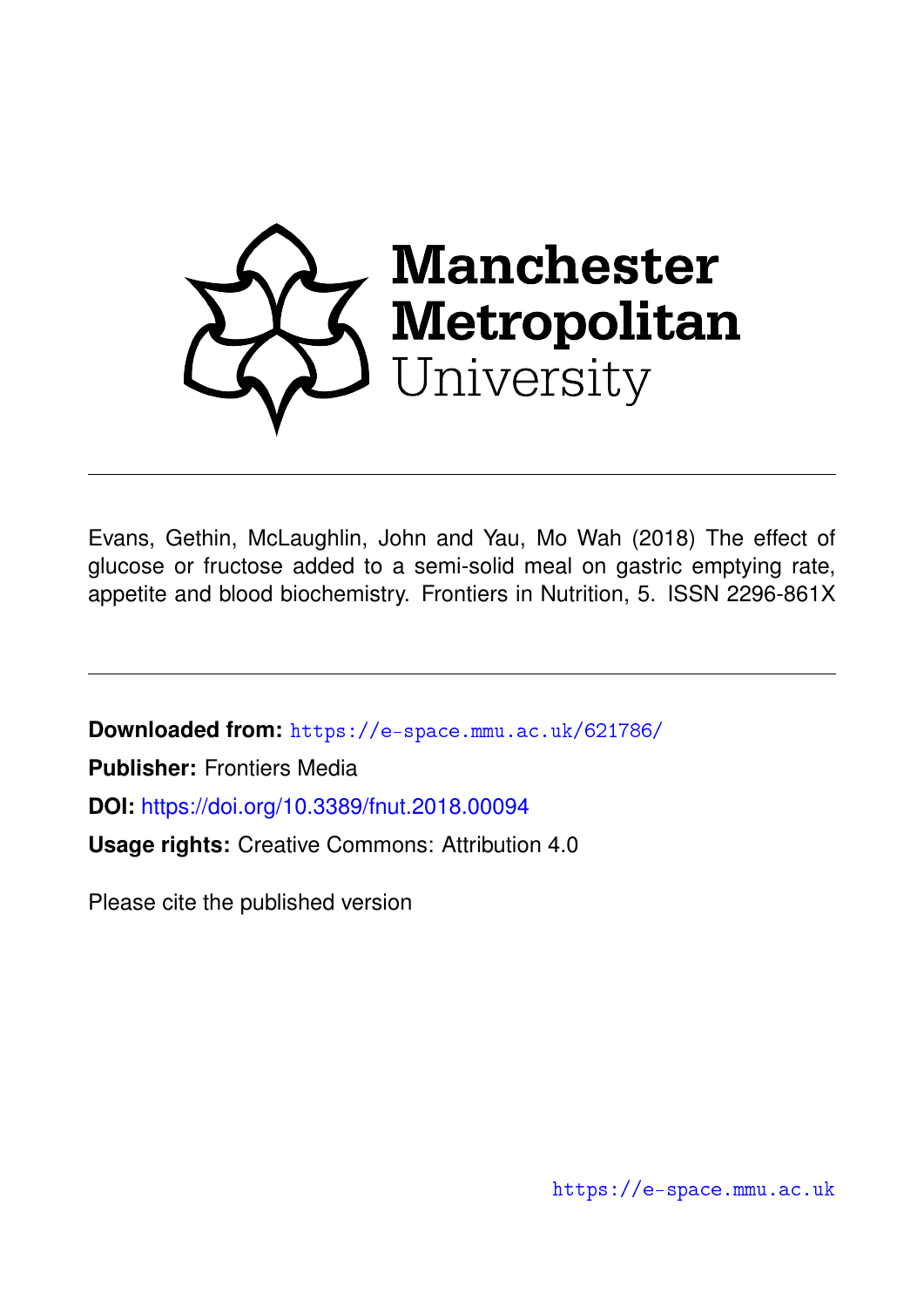



# The Effect of Glucose or Fructose Added to a Semi-solid Meal on [Gastric Emptying Rate, Appetite, and](https://www.frontiersin.org/articles/10.3389/fnut.2018.00094/full) Blood Biochemistry

[Gethin H. Evans](http://loop.frontiersin.org/people/538562/overview)<sup>1\*</sup>, [John McLaughlin](http://loop.frontiersin.org/people/12855/overview)<sup>2</sup> and [Adora M. W. Yau](http://loop.frontiersin.org/people/567564/overview)<sup>1</sup>

<sup>1</sup> School of Healthcare Science, Manchester Metropolitan University, Manchester, United Kingdom, <sup>2</sup> Division of Diabetes, Endocrinology and Gastroenterology, School of Medical Sciences, University of Manchester and Salford Royal Hospitals, Manchester, United Kingdom

### **OPEN ACCESS**

#### Edited by:

Marcelo Perim Baldo, Unimontes, Brazil

#### Reviewed by:

Nicholas T. Bello, Rutgers University, The State University of New Jersey, United States Camila Almenara, Universidade Federal do Espírito Santo, Brazil

> \*Correspondence: Gethin H. Evans [gethin.evans@mmu.ac.uk](mailto:gethin.evans@mmu.ac.uk)

#### Specialty section:

This article was submitted to Clinical Nutrition, a section of the journal Frontiers in Nutrition

Received: 22 August 2018 Accepted: 20 September 2018 Published: 10 October 2018

#### Citation:

Evans GH, McLaughlin J and Yau AMW (2018) The Effect of Glucose or Fructose Added to a Semi-solid Meal on Gastric Emptying Rate, Appetite, and Blood Biochemistry. Front. Nutr. 5:94. doi: [10.3389/fnut.2018.00094](https://doi.org/10.3389/fnut.2018.00094)

The ingestion of fructose is of interest due to previously reported differences in gastrointestinal, appetite, and metabolic effects when compared to glucose ingestion when ingested in liquid solution. The aim of this study was to examine these variables when fructose and glucose are added to a semi-solid meal. Seven healthy male participants completed three experimental trials involving the ingestion of 300 mL of semi-skimmed milk mixed with 40 g of instant porridge mix (CON) and with the addition of either 40 g of glucose (GLU) or fructose (FRU). Subjective feelings of appetite were assessed for 2 h after ingestion with blood samples collected at regular intervals. Gastric emptying rate was assessed using the  ${}^{13}$ C breath test method. Half emptying time was not different between trials (CON =  $159 \pm 51$  min; GLU =  $197 \pm 46$  min; FRU =  $198 \pm 51$ 67 min:  $P = 0.117$ ). No differences were observed for any subjective measurements of appetite ( $P > 0.05$ ) while blood glucose was elevated ( $P < 0.05$ ) 20 min after ingestion on both GLU and FRU with this tending to be higher on GLU than FRU. FRU resulted in greater ( $P < 0.05$ ) blood lactate concentrations than on the other trials. The results of this study demonstrate that gastric emptying rate of glucose and fructose is similar when ingested in a semi-solid meal. In addition, there is little difference in appetite response between these sugars, however, there are some differences in metabolic response which deserve further study.

Keywords: glucose, fructose, appetite, gastric emptying rate, blood glucose, triglycerides

# INTRODUCTION

The role of simple sugar ingestion in the etiology of chronic disease states has received a lot of attention in recent times. Of particular interest has been the potential negative effects of dietary fructose, given that the ingestion of this monosaccharide has increased rapidly [\(1\)](#page-6-0), and it has been suggested that this may play a role in the development of obesity and metabolic syndrome [\(1,](#page-6-0) [2\)](#page-6-1). Fructose is found in a number of organic food products, including fruit. However, it has increasingly been added to products due to its sweet taste primarily in the form of sucrose or, particularly in the United States, as high fructose corn syrup.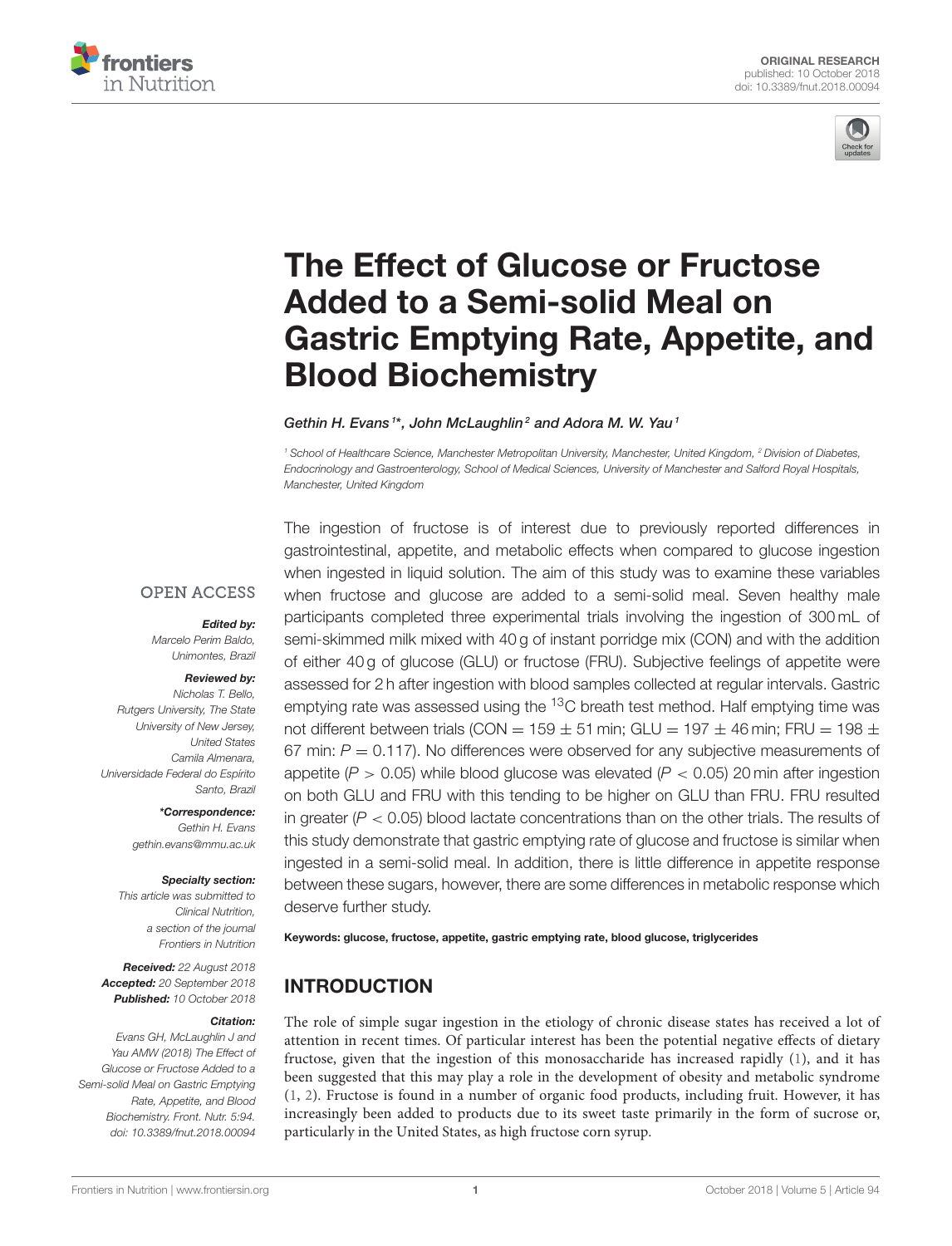A number of key differences have been observed regarding the gastrointestinal, metabolic, and appetite stimulating effects of fructose in comparison with glucose. The rate of gastric emptying of an ingested substance is an important consideration as this is one determinant of the rate an ingested sugar is available for absorption in the small intestine and appearance in the circulation. In addition, gastric distension is an important consideration in the processes of satiation and satiety [\(3\)](#page-6-2). Previous research [\(4\)](#page-6-3) has demonstrated that, when ingested in a liquid form, gastric emptying rate is linearly related to energy density. Similarly, other research [\(5\)](#page-6-4) has demonstrated that increasing the quantity of glucose in a solution reduces gastric emptying rate. Comparatively little is known, however, about the gastric emptying rate of fructose. Horowitz et al. [\(6\)](#page-6-5) observed that gastric emptying rate of fructose was faster than glucose, prior to a period of glucose supplementation, when ingested in liquid form. These results are similar to those obtained by Yau et al. [\(7,](#page-6-6) [8\)](#page-6-7). These results yield interesting observations when monosaccharides are ingested in liquid form. However, no information is currently available on whether ingesting monosaccharides in a semi-solid or solid meal results in differences in gastric emptying rate. Solid meals are emptied from the stomach at a slower rate than liquids [\(9\)](#page-6-8) and, in particular, a longer lag phase in order to allow tituration of ingested substances to occur. Related to this, the proximal stomach appears to have a greater role in controlling gastric emptying rate of solids while the distal stomach has a greater role in controlling gastric emptying rate of liquids [\(10\)](#page-6-9). It is, therefore, of interest to study the effects of adding sugar to liquids, semi-solids and solids on gastric emptying rate as effects may differ.

Previous research has suggested that the ingestion of fructose results in different metabolic responses compared to when glucose is ingested. Specifically, Kong et al. [\(11\)](#page-6-10) observed that the ingestion of 75 g of fructose resulted in an increase in blood glucose, glucagon-like-peptide 1, and insulin concentrations but all to a lesser extent than when an equivalent amount of glucose was ingested. Similarly, Chong et al. [\(12\)](#page-6-11) reported that ingestion of 0.75 g/kg body mass of fructose resulted in a greater increase in circulating triglyceride concentration than an equivalent quantity of glucose, while Teff et al. [\(13,](#page-6-12) [14\)](#page-7-0) reported that when dietary fructose was increased during a 24 h period circulating concentration of leptin was reduced. Similarly, Luo et al. [\(15\)](#page-7-1) reported that ingestion of 75 g of fructose activated certain brain centers that were related to food choice and preference than an equivalent amount of glucose. Yau et al. [\(16\)](#page-7-2) reported that ingestion of smaller quantities of fructose (36 g) significantly increased blood lactate and serum glucose dependent insulinotropic peptide (GIP) concentrations but had little impact on other metabolic markers or appetite when ingested in liquid form. These observations, in combination with those of chronic feeding studies [\(17,](#page-7-3) [18\)](#page-7-4), provide some potential mechanisms for the reported relationships between excess fructose intake and risk of obesity and metabolic diseases. An important consideration, however, is that in these studies monosaccharides were delivered in liquid form and observations could be different if a monosaccharide is added to a semisolid or a solid meal given that gastric emptying of solid

and semi-solid foods is slower than for liquids. There is a clear effect of gastric emptying rate on glycaemic response of food ingestion [\(19\)](#page-7-5) with about 35% of variability in glycaemic response accounted for by gastric emptying rate [\(20\)](#page-7-6). Given the difference in gastric emptying rates observed between solids and liquids [\(9\)](#page-6-8), it is important to determine the effect that adding sugar to liquids, semi-solids and solids have on metabolic parameters.

The aim of this study was to investigate whether the addition of glucose or fructose to a semi-solid meal influences gastric emptying rate, subjective feelings of appetite, and metabolic blood parameters.

# METHODS

Seven healthy male participants (Mean  $\pm$  SD: Age = 27  $\pm$  5 yr; Height = 179  $\pm$  6 cm; Body Mass = 85.3  $\pm$ 11.0 kg; Body Fat =  $23.0 \pm 8.2$ %) volunteered to participate in this investigation. Participants completed a medical screening questionnaire prior to experimental trials to ensure they were free from any known history of conditions or disease before providing written informed consent. This study was approved by the Institutional Ethical Advisory Committee.

# Experimental Procedure

Each participant completed three experimental procedures that were completed in a single blind randomized order following pre-trial standardization and were separated by a period of at least 7 days. Participants recorded their diet and physical activity in the 24 h preceding the first experimental trial and they were asked to replicate these activities in the 24 h before the subsequent experimental trials. Adherence to this protocol was provided verbally to the researchers upon arrival at the laboratory. Experimental trials began between 0800 and 1000 in the morning following an overnight fast from 2100 with the exception of ingestion of 500 mL of water ∼1 h before arrival at the laboratory in an attempt to standardize pre-trial hydration status.

Following arrival at the laboratory, participants completely voided their bladder before an intravenous cannula was inserted into an antecubital vein. This was used for all blood sample collections and was kept patent by the infusion of isotonic saline following each draw. Following collection of a blood sample, a visual analog scale (VAS) was used to assess participants subjective feelings of hunger, fullness, and prospective food consumption. This involved participants indicating on a 10 cm scale (with 0 cm representing "not at all" and 10 cm representing "very") their subjective feeling at that time. Participants then ingested a semi-solid meal consisting of 300 g of heated semi-skimmed milk mixed with 40 g of commercially available instant porridge (Ready Brek, The Weetabix Food Company, Kettering, United Kingdom) mix (CON) or the same meal with 40 g of added glucose (GLU) or 40 g of added fructose (FRU). The composition of the test meal is detailed in **[Table 1](#page-3-0)**. Participants were instructed to ingest the meal evenly over a 15 min period. Following ingestion, VAS questionnaires were completed at 10 min intervals and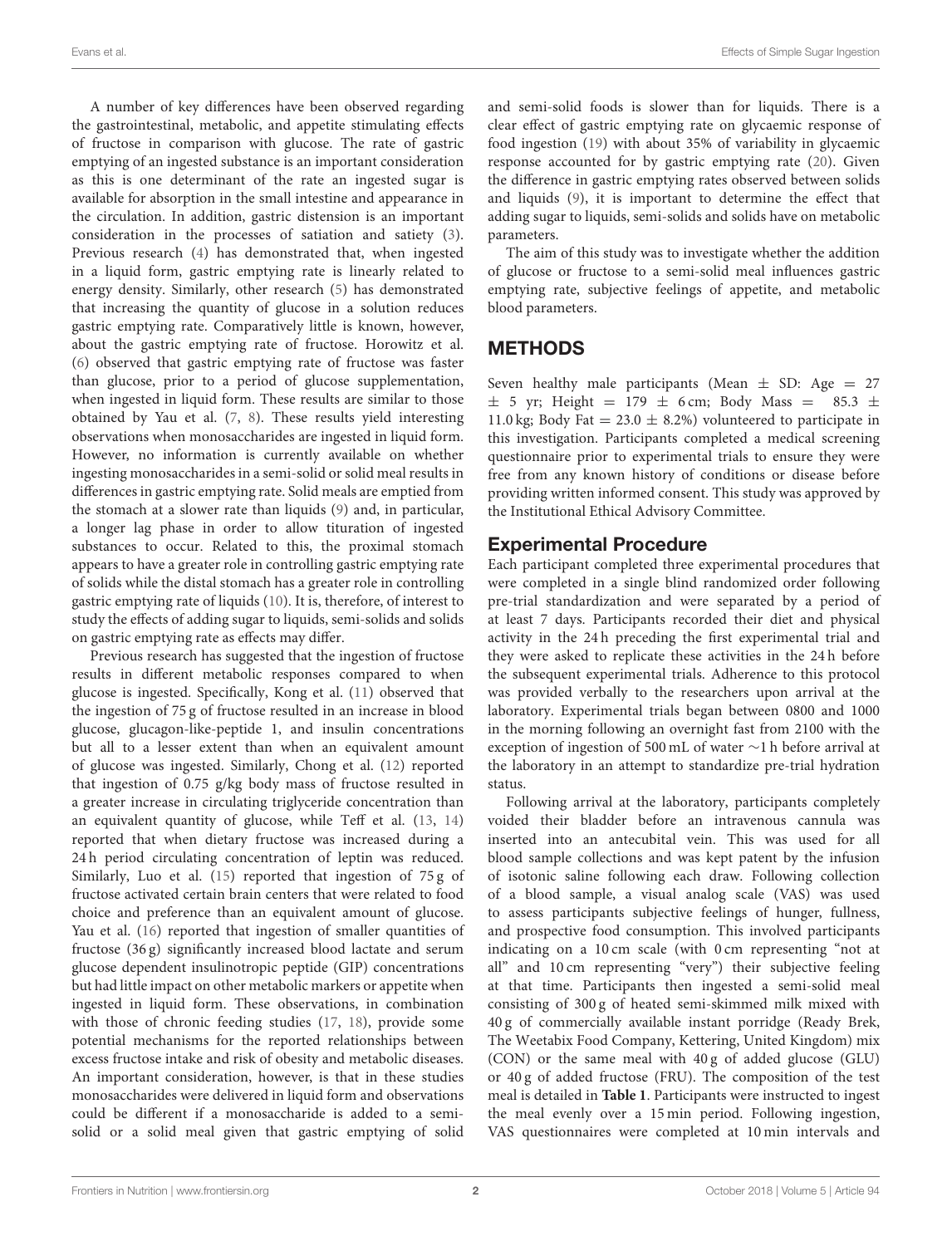blood samples were collected at 20, 40, 60, 90, and 120 min after ingestion. Following the final data collection point, the cannula was removed and participants were free to leave the laboratory.

# Gastric Emptying Measurement and Sample Analysis

Gastric emptying rate was assessed using the <sup>13</sup>C breath test method. 100 mg of <sup>13</sup>C sodium acetate (Cambridge Isotope Laboratories Inc., Andover, USA) was added to the test meal and end expiratory volume breath samples were collected before ingestion and at 10 min intervals after ingestion for 120 min. Breath samples were analyzed using non-dispersive infrared spectroscopy (IRIS, Wagner, Germany) for <sup>13</sup>CO<sub>2</sub>:<sup>12</sup>CO<sub>2</sub> ratio with the difference in this ratio from baseline levels being presented as Delta Over Baseline (DOB) values. Using onboard software, the time taken to empty half of the test meal  $(T_{1/2})$  and the time of maximal emptying rate  $(T_{1a\sigma})$  were calculated.

Blood samples were collected into serum collection vacutainers and centrifuged at 1500 x g for 15 min at 4◦C before serum was separated and stored at −80◦C until batch analysis was performed at the end of the data collection period. Serum samples were analyzed for blood glucose, lactate and triglyceride concentrations using a clinical chemistry analyser (Randox Daytona, Crumlin, UK). All analysis was performed in duplicate.

#### Statistical Analysis

Incremental area under the curve (iAUC) for blood biochemistry markers were calculated using the trapezoid method. Differences in  $T_{1/2}$ ,  $T_{lag}$  and iAUC were assessed using one factor repeated measures ANOVA with Bonferroni adjusted paired t-tests as post-hoc analysis when appropriate. Two factor repeated measures ANOVA was used to assess main effects of trial, time and interaction for DOB values, appetite ratings, and blood biochemistry markers. Post-hoc analysis, where appropriate, consisted of one factor repeated measures ANOVA and paired t-tests with Bonferroni adjustments. The Greenhouse-Geisser epsilon was used to correct for violations of sphericity. Degree of Freedom (d.f.) and F-values for ANOVAs are presented. A critical value of 0.05 was used and all analysis was completed using IBM SPSS version 23. Data is presented as Mean  $\pm$  SD.

<span id="page-3-0"></span>

|                                                                     | <b>TABLE 1</b> Energy (kcal), carbohydrate (g), fat (g), protein (g), and added sugar (g) |
|---------------------------------------------------------------------|-------------------------------------------------------------------------------------------|
| of the control (CON), glucose (GLU), and fructose (FRU) test meals. |                                                                                           |

|                        | <b>CON</b> | GLU  | <b>FRU</b> |  |
|------------------------|------------|------|------------|--|
| Total energy (kcal)    | 298        | 458  | 458        |  |
| Total carbohydrate (q) | 37.4       | 77.4 | 77.4       |  |
| Total fat (q)          | 8.9        | 8.9  | 8.9        |  |
| Total protein (q)      | 15.6       | 15.6 | 15.6       |  |
| Added sugar (g)        | 0          | 40   | 40         |  |

# RESULTS

### Gastric Emptying Rate

 $T_{1/2}$  (P = 0.117) and  $T_{\text{lag}}$  (P = 0.087) data are presented in **[Table 2](#page-3-1)**. Two factor ANOVA on DOB data demonstrated no main effect of trial (d.f. = 1.165;  $F = 0.006$ ;  $P = 0.958$ ), a main effect of time (d.f. = 1.450;  $F = 42.209$ ;  $P < 0.001$ ), and no interaction effect (d.f. = 1.910;  $F = 0.130$ ;  $P = 0.871$ ).

#### Subjective Feelings

Two factor ANOVA demonstrated no main effect of trial  $(d.f. = 1.445; F = 2.627; P = 0.136)$ , a main effect of time  $(d.f. = 2.491; F = 10.403; P = 0.001)$ , and no interaction effect  $(d.f. = 2.744; F = 1.057; P = 0.389)$  for subjective feelings of hunger (**[Figure 1](#page-3-2)**). No main effect of trial  $(d.f. = 1.214;$  $F = 0.775$ ;  $P = 0.432$ ), a main effect of time (d.f. = 3.849;  $F = 8.502$ ;  $P < 0.001$ ), and no interaction effect (d.f. = 2.280;  $F = 1.051$ ;  $P = 0.385$ ) was observed for subjective feeling of fullness. Similarly, no main effect of trial (d.f. = 1.203;  $F = 1.255$ ;  $P = 0.311$ , a main effect of time (d.f. = 3.200;  $F = 11.636$ ;  $P < 0.001$ ), and no interaction effect (d.f. = 3.565;  $F = 0.909$ ;  $P = 0.467$ ) was observed for prospective food consumption (**[Figure 2](#page-4-0)**).

## Serum Glucose, Lactate, and Triglycerides

Two factor repeated measures ANOVA demonstrated a main effect of trial (d.f. = 1.497;  $F = 7.931$ ;  $P = 0.014$ ), a main effect of time (d.f. = 2.030;  $F = 10.231$ ;  $P = 0.002$ ) and an interaction effect (d.f. = 3.191;  $F = 3.349$ ;  $P = 0.038$ ) for blood glucose (**[Figure 3](#page-4-1)**). Subsequent analysis demonstrated that blood glucose was elevated from baseline values 20 min after ingestion on GLU

<span id="page-3-1"></span>**TABLE 2** |  $T_{1/2}$  and  $T_{\text{lag}}$  (minutes) for the control (CON), glucose (GLU), and fructose (FRU) test meals.

|                  | <b>CON</b> | GLU          | <b>FRU</b>   | P-value |
|------------------|------------|--------------|--------------|---------|
| $T_{1/2}$        | $159 + 51$ | $197 \pm 46$ | $198 \pm 67$ | 0.117   |
| $T_{\text{lag}}$ | $78 + 21$  | $88 \pm 26$  | $89 + 23$    | 0.087   |



<span id="page-3-2"></span>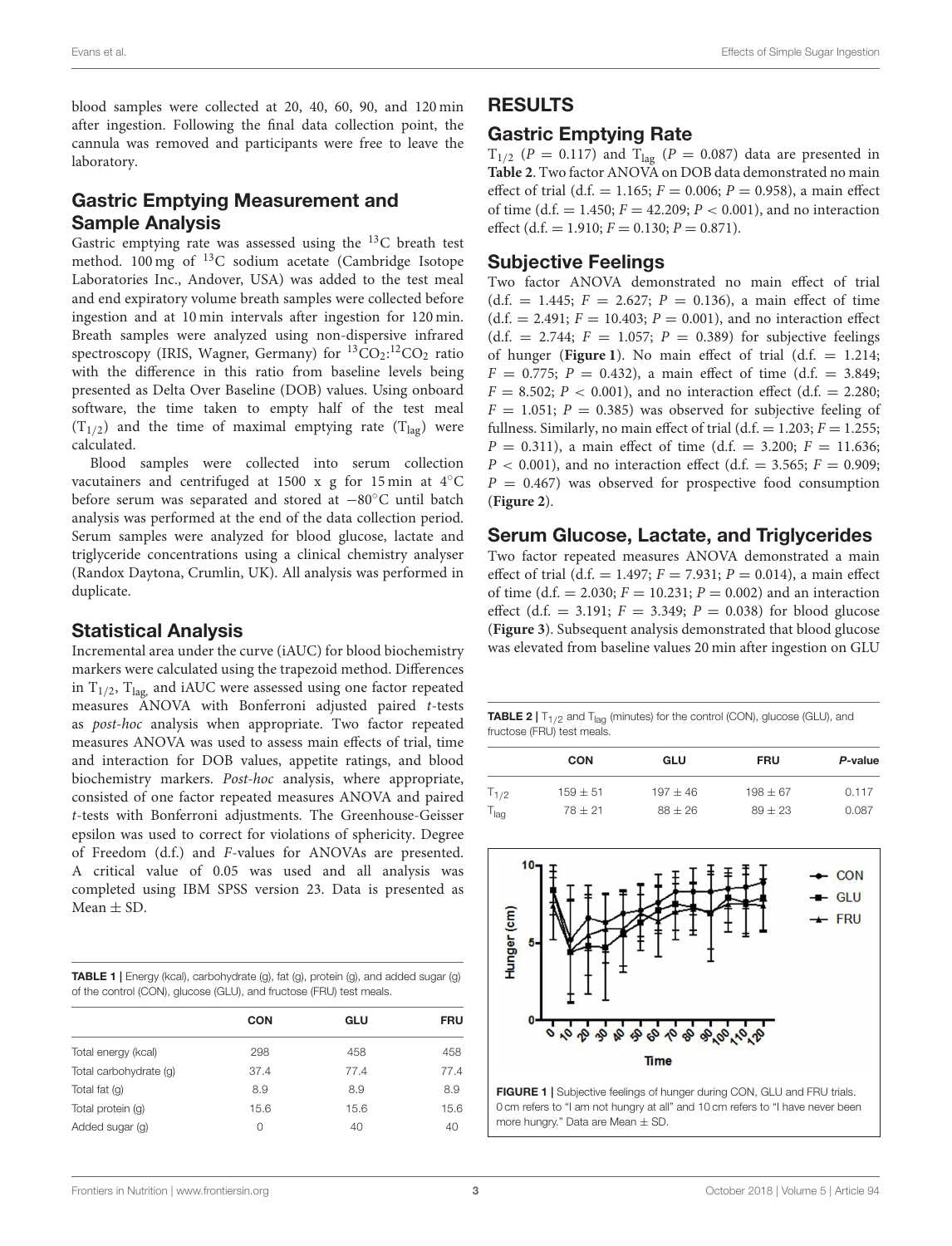

<span id="page-4-0"></span>FIGURE 2 | Prospective food consumption during CON, GLU and FRU trials. 0 cm refers to "Nothing at all" and 10 cm refers to "A lot." Data are Mean  $\pm$  SD.



<span id="page-4-1"></span>and FRU. Blood glucose was higher 20 min after ingestion on GLU ( $P = 0.002$ ) compared to CON and tended to be higher compared to FRU ( $P = 0.073$ ). iAUC was 618  $\pm$  74, 706  $\pm$  70, and  $642 \pm 73$  mmol/L 2 h (d.f. = 1.512;  $F = 6.469$ ;  $P = 0.023$ ) for CON, GLU, and FRU respectively and tended to be higher  $(P = 0.078)$  on GLU compared to CON.

Two factor repeated measures ANOVA demonstrated a main effect of trial (d.f. = 1.655;  $F = 12.146$ ;  $P = 0.003$ ), time (d.f. = 2.379;  $F = 14.007$ ;  $P < 0.001$ ) and interaction  $(d.f. = 3.659; F = 3.894; P = 0.017)$  for blood lactate (**[Figure 4](#page-4-2)**). Blood lactate levels were higher ( $P < 0.05$ ) on FRU compared to control at all time points after ingestion, were higher ( $P = 0.046$ ) compared to GLU 60 min after ingestion and tended to be higher on GLU 40 min ( $P = 0.064$ ) and 90 min ( $P = 0.064$ ) after ingestion. iAUC was  $138 \pm 26$ ,  $151 \pm 23$ , and  $228 \pm 63$  mmol/L 2 h (d.f. = 1.507;  $F = 13.666$ ;  $P = 0.003$ ) and was greater on FRU compared to CON ( $P = 0.008$ ) and GLU ( $P = 0.046$ ).

Two factor repeated measures ANOVA demonstrated no main effect of trial (d.f. = 1.461;  $F = 0.131$ ;  $P = 0.816$ ), time  $(d.f. = 1.259; F = 2.976; P = 0.122)$ , or interaction  $(d.f. = 2.464;$ 



<span id="page-4-2"></span>FIGURE 4 | Blood lactate concentration (mmol/L) during CON, GLU and FRU trials. "\*"indicates significant difference between FRU and CON trial and "a" indicates significant difference, using post-hoc paired t-tests, between FRU and GLU trial. Data are Mean  $\pm$  SD.

 $F = 0.510$ ;  $P = 0.647$ ) for serum triglycerides. iAUC was 146  $\pm$ 68, 141  $\pm$  85, and 137  $\pm$  89 mmol/L 2 h (d.f. = 1.497;  $F = 0.091$ ;  $P = 0.862$ ).

#### **DISCUSSION**

The results of this study demonstrate that gastric emptying rate of fructose and glucose is similar when added to a semi-solid meal. In addition, fructose leads to an increase in blood lactate concentration and a small transient increase in blood glucose whereas the ingestion of glucose leads to an increase in blood glucose concentration only. No differences in appetite or triglyceride response were observed between the monosaccharides.

The potential role of dietary fructose in the development of a variety of chronic diseases has received much attention recently due to the rapid increase in consumption that has been observed in developed countries [\(1\)](#page-6-0). The rate at which a monosaccharide is emptied from the stomach is of importance as this determines the rate at which it is available for absorption from the small intestine and the subsequent glycaemic response that occurs. Previous studies have demonstrated that increasing the glucose concentration of a liquid solution decreases the rate at which it empties from the stomach [\(5\)](#page-6-4) and that, at high quantities of glucose ingestion, osmolality may also be an important consideration [\(21\)](#page-7-7). Horowitz et al. [\(6\)](#page-6-5), Yau et al. [\(7\)](#page-6-6), and Yau et al. [\(8\)](#page-6-7) have demonstrated that fructose empties from the stomach at a faster rate than an equivalent amount of glucose when ingested in a liquid form. It is important to study the effects of monosaccharide ingestion in liquids because fructose, sucrose, and high fructose corn syrup are often added to drinks as a sweetener. However, fructose is also added to solid and semi-solid food. The gastric emptying characteristics of solids are different to liquids [\(9\)](#page-6-8) and ∼35% of the variation in glycaemic response [\(20\)](#page-7-6) can be atttributed to gastric emptying rate. Consequently, it is important to consider whether the food matrix in which a monosaccharide is ingested influences the gastrointestinal and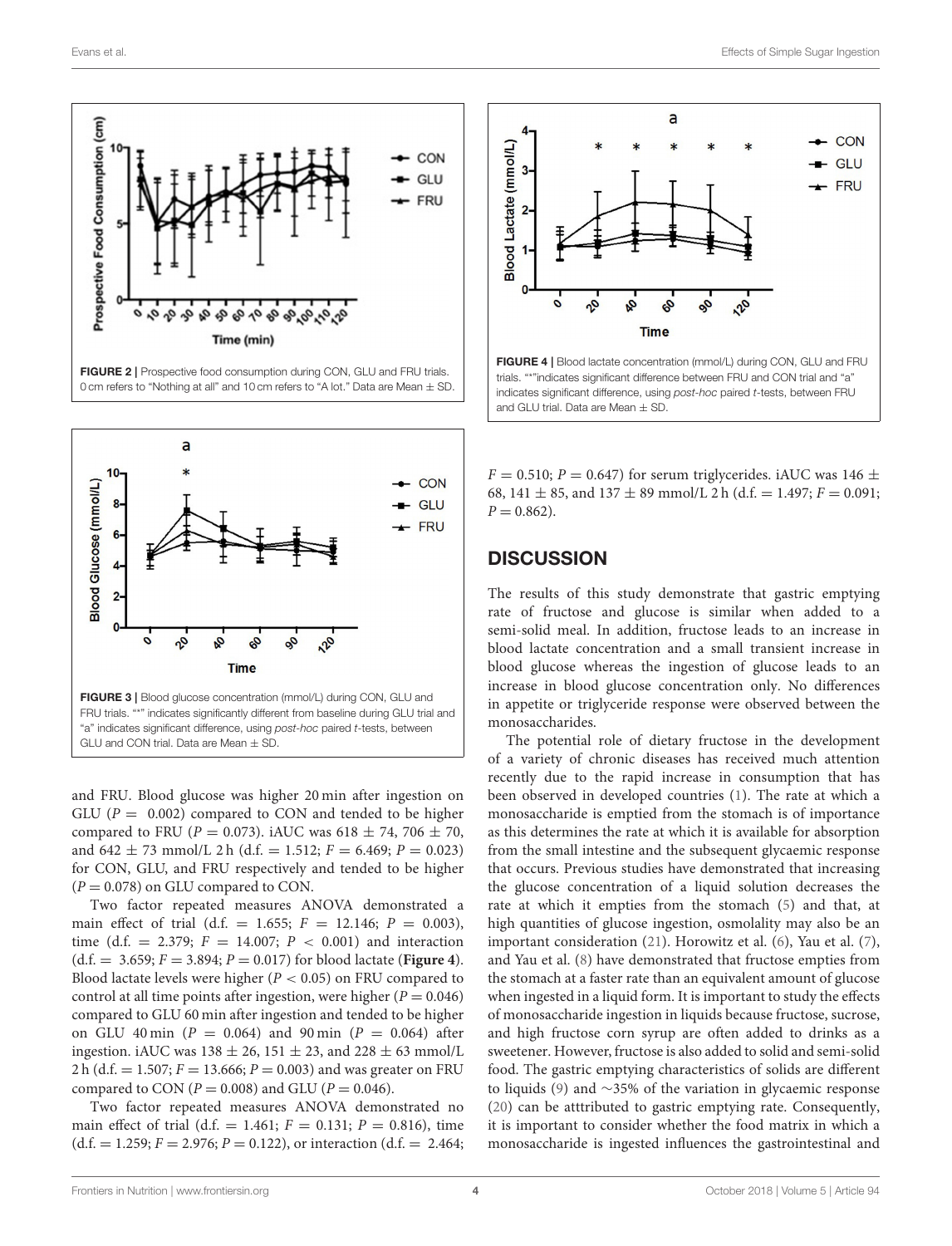metabolic response that follows. To the authors knowledge, this is the first study to have investigated the effect of glucose and fructose addition to a semi-solid meal. The results demonstrate that, when provided in this manner, the gastric emptying rate of these monosaccharides is similar and consequently the food is an important consideration when investigating the effects of nutrient ingestion on gastrointestinal function.

One of the weaknesses of this study is the relatively small number of participants that were recruited. However, a posthoc power analysis with 80% power and an alpha level of 0.05 suggested that only six participants were needed to observe a main effect on half emptying time. The main question addressed in this study was whether the addition of glucose to the test meal resulted in differences to when fructose was added. Average half emptying time on the glucose trial was only 1 min different to the fructose trial indicating very little difference in this parameter. Indeed, post-hoc analysis suggests that over 1,000 participants may be required for this to reach statistical significance. The reason for the difference in previously reported observations in liquids compared to this study in semi-solids is an interesting avenue for future research.

In this study, the  $^{13}$ C sodium acetate breath test was used to assess the gastric emptying characteristics of the semi-solid meals. The benefit of this technique is that it provides a non-invasive measurement of gastrointestinal function. However, as a result, it provides an indirect measurement of the variable of interest. The  $13<sup>13</sup>C$  breath test for gastric emptying measurement of semi-solids has been shown to be a reliable indicator of gastric emptying rates when compared to scintigraphy in both adults [\(22\)](#page-7-8) and children [\(23\)](#page-7-9). T<sub>lag</sub> and T<sub>half</sub> times, calculated from <sup>13</sup>C:<sup>12</sup>C ratios, are often higher than other methods as the technique is based on oxidation of the ingested substrate not just gastrointestinal processing. Braden et al. [\(22\)](#page-7-8) observed that mean  $T_{1/2}$  time of an ingested semi-solid meal, consisting of 200 kcal, was 24  $\pm$ 11 min using scintigraphy but was calculated to be  $78 \pm 14$  min using the <sup>13</sup>C breath test. Hellmig et al. [\(24\)](#page-7-10) determined expected gastric emptying rates of a fluid test meal and a solid test meal in 90 healthy volunteers using the  $^{13}$ C sodium acetate and  $^{13}$ C octanoic acid tests respectively.  $T_{1/2}$  and  $T_{lag}$  ranges were 43-151 and 10–73 min in response to the fluid challenge and were 51–429 and 29–203 min in response to the solid challenge. The results presented in this manuscript fall within these expected values and, as such, represent an accurate assessment of gastric emptying characteristics using this method of analysis.

A secondary purpose of this study was to examine the impact of addition of the monosaccharides on appetite response when ingested in semi-solid form. Gastric distension is known to effect satiety and satiation [\(3\)](#page-6-2) and the addition of fructose to a liquid has been shown to reduce leptin concentrations [\(13,](#page-6-12) [14\)](#page-7-0) and effect brain centers involved in food preferences [\(15\)](#page-7-1). No differences between the trials was observed in subjective feelings of appetite, fullness or prospective food consumption, which is consistent with the gastric emptying observations presented. This provides further evidence that the effects of monosaccharide ingestion should consider the food matrix in which sugars are delivered. An important observation is that there was also no difference in appetite response between either of the monosachharide trials and the control trial. This could be due to the statistical power of this study. However, from **[Figures 1](#page-3-2)**, **[2](#page-4-0)**, any statistical differences that may occur are likely to be small and of short duration, thus unlikely to be physiologically or clinically significant. It appears that the addition of 40 g of monosaccharide has little acute effect on acute appetite response when ingested in the manner described despite the increase in caloric load and there was no difference observed between individual monosaccharides.

Previous studies have demonstrated that the ingestion of fructose results in an increase in blood glucose, insulin and GLP-1 [\(11\)](#page-6-10) but to a lesser extent than an isocaloric glucose trial as well as a greater increase in circulating triglycerides [\(12\)](#page-6-11). These observations are from studies that have involved ingestion of large quantities [75 g in Kong et al. [\(11\)](#page-6-10) and 0.75 g/kg body mass in Chong et al. [\(12\)](#page-6-11)] of a single monosaccharide in liquid form. Other studies, such as [\(16\)](#page-7-2), have shown that the ingestion of smaller quantities (36 g) of fructose have less of an effect on these metabolic markers. The results of the present study support the observation that the ingestion of fructose increases blood glucose concentration but to a lesser extent than when glucose was added to the semi-solid meal as both trials demonstrated significant elevations in blood glucose concentration 20 min after ingestion and this tended to be higher when glucose was ingested when compared to fructose. An important consideration is that, unlike those which involve liquid ingestion, the monosaccharide in this study was added to a meal that already contained significant quantities of carbohydrate. Consequently, all observations are the effect of total nutrient ingestion rather than solely the effect of the added glucose or fructose. Although not measured in this study, it is therefore likely that GLP-1 and insulin concentrations were also elevated in the glucose trial to a greater extent than when fructose was ingested.

The results of the present study demonstrate that serum lactate concentration was increased when fructose was ingested, however, this was not the case during the control or glucose trials. This observation has been reported when fructose is added to liquids [\(16\)](#page-7-2) and tracer studies demonstrate that up to a quarter of dietary fructose may be converted to lactate [\(25\)](#page-7-11). The reason for this appears to be so that carbon atoms derived from fructose can be released from the liver for utilization. An interesting observation was that post-fructose serum lactate concentrations demonstrated a large degree of variability with standard deviations ranging from 0.4 to 0.8 mmol/L whereas post-glucose ingestion this variability was much less (standard deviations of 0.2–0.3 mmol/L). This observation appears to be in agreement with other studies that involving fructose ingestion in a liquid form [\(8,](#page-6-7) [16\)](#page-7-2). Similarly, other studies [\(26,](#page-7-12) [27\)](#page-7-13) appear to show a degree of variability in plasma lactate response during exercise with ingestion of a combined glucose-fructose solution. The reason for this observation is unclear however is likely to be due to individual differences in ability to convert ingested fructose to lactate. This observation warrants further study and, in particular, whether differences in normal dietary intakes of fructose, or fructose-containing sugars, effects post-ingestion blood lactate concentration.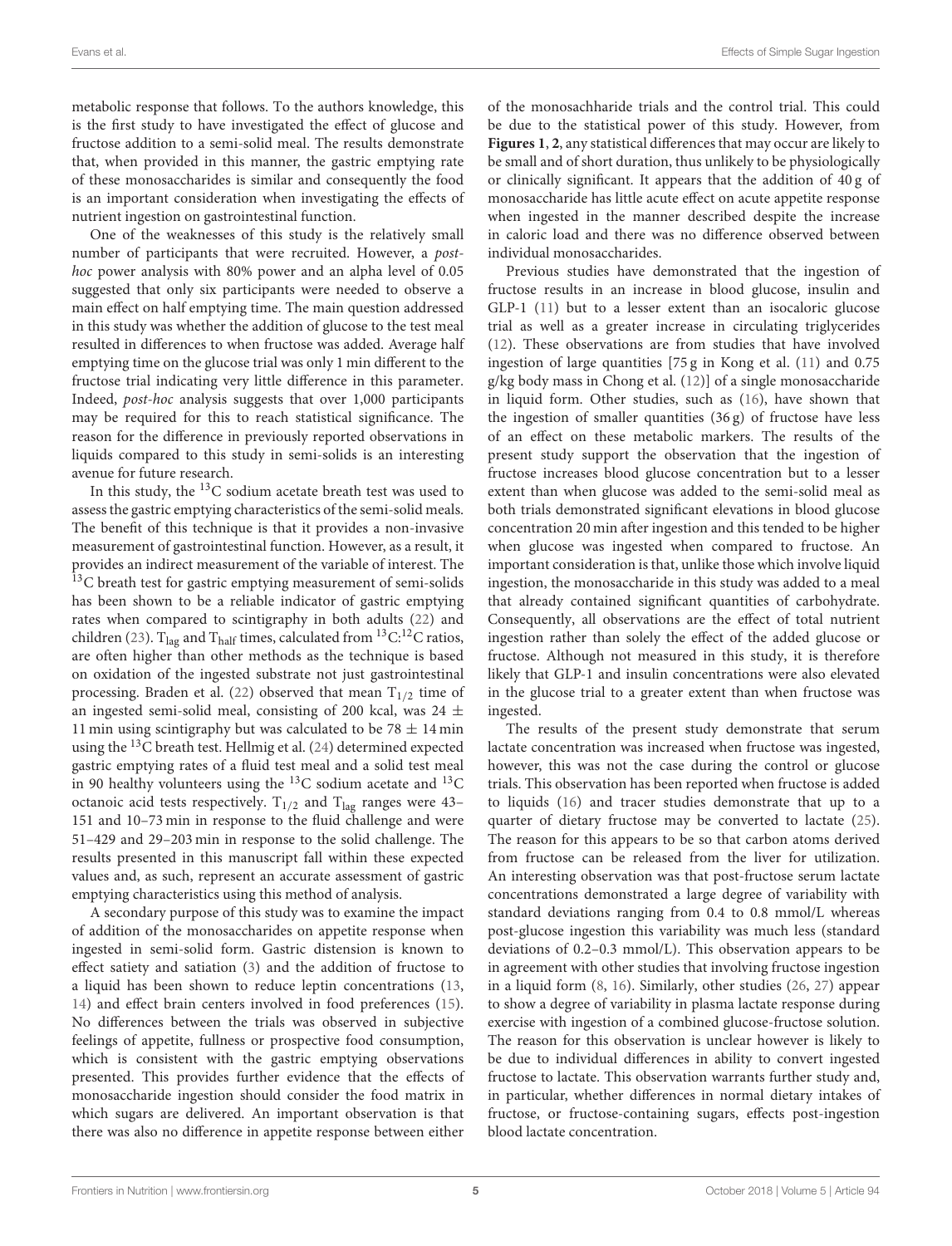While many studies have demonstrated that ingestion of large quantities of fructose delivered via liquids within a short time period lead to a greater increase in triglycerides than similar quantities of glucose [\(12,](#page-6-11) [13\)](#page-6-12), the results of the present study showed no difference in triglyceride response between trials with iAUC being nearly identical between all three trials. This observation warrants further investigation.

## **CONCLUSION**

In conclusion, the results of this study suggest that there is no difference in gastric emptying rate of a semi-solid meal containing additional glucose or fructose. This is in contrast to other literature in this area which has suggested that gastric emptying rate of fructose is faster than glucose when added to liquids This would suggest that the addition of sugars to solids, semi-solids and liquids is handled differently by the stomach and, therefore, delivery to the intestine for absorption may be affected. This indicates that the food matrix in which a monosaccharide is provided is an important consideration when studying the impact of simple sugars on metabolic response as the rate of delivery to the intestine is an important consideration for appearance in the circulation.

No difference in appetite response between sugars was observed suggesting that the ingestion of fructose, in quantities provided in this study, is unlikely to lead to greater food ingestion than glucose. Indeed, the addition of either sugar seemed to have little impact on appetite response compared to the control trial despite the increased caloric intake. This warrants further consideration in terms of focusing on the addition of individual monosaccharides to food products is or whether reducing total sugar should be the main focus.

Similar to other literature, the addition of fructose to a semisolid meal leads to smaller increases in blood glucose, and presumably insulin, and larger increases in blood lactate than when glucose is added. An interesting avenue for future research

## **REFERENCES**

- <span id="page-6-0"></span>1. Johnson RJ, Murray R. Fructose, exercise, and health. Curr Sports Med Rep. (2010) 9:253–8. doi: [10.1249/JSR.0b013e3181e7def4](https://doi.org/10.1249/JSR.0b013e3181e7def4)
- <span id="page-6-1"></span>2. Lindqvist A, Baelemans A, Erlanson-Albertsson C. Effects of sucrose, glucose and fructose on peripheral and central appetite signals. Regul Pept. (2008) 150:26–32. doi: [10.1016/j.regpep.2008.06.008](https://doi.org/10.1016/j.regpep.2008.06.008)
- <span id="page-6-2"></span>3. Geliebter A, Westreich S, Gage D. Gastric distension and gastric capacity in relation to food intake in humans. Physiol Behav. (1988) 44:665–8. doi: [10.1016/0031-9384\(88\)90333-2](https://doi.org/10.1016/0031-9384(88)90333-2)
- <span id="page-6-3"></span>4. Calbet JAL, MacLean DA. Role of caloric content on gastric emptying in humans. J Physiol. (1997) 498:553–9. doi: [10.1113/jphysiol.1997.sp021881](https://doi.org/10.1113/jphysiol.1997.sp021881)
- <span id="page-6-4"></span>5. Vist GE, Maughan RJ. Gastric emptying of ingested solutions in man – effect of beverage glucose concentration. Med Sci Sports Exerc. (1994) 26:1269–73. doi: [10.1249/00005768-199410000-00014](https://doi.org/10.1249/00005768-199410000-00014)
- <span id="page-6-5"></span>6. Horowitz M, Cunningham KM, Wishart JM, Jones KL, Read NW. The effect of short-term dietary supplementation with glucose on gastric emptying of glucose and oral glucose tolerance in normal subjects. Diabetologia (1996) 39:481–6. doi: [10.1007/BF00400681](https://doi.org/10.1007/BF00400681)
- <span id="page-6-6"></span>7. Yau AMW, McLaughlin J, Maughan RJ, Gilmore W, Evans GH. Shortterm dietary supplementation with fructose accelerates gastric emptying

in this area is elucidation of the reasons for the relatively high degree of variability in lactate response post-fructose ingestion. In contrast to some other literature, there appears to be no difference in triglyceride response between sugars ingested in this manner over a 2 h time period. An important consideration for future study here is the quantity of fructose provided as this was lower than other studies in this area but possibly more representative of normal dietary intakes. Further research in this area would assist in determining the potential role ingestion of fructose may have in a number of chronic disease states.

# ETHICS STATEMENT

This study was carried out in accordance with the recommendations of The Faculty of Science and Engineering Ethical Advisory Committee at Manchester Metropolitan University with written informed consent from all subjects. All subjects gave written informed consent in accordance with the Declaration of Helsinki. The protocol was approved by the The Faculty of Science and Engineering Ethical Advisory Committee at Manchester Metropolitan University.

# AUTHOR CONTRIBUTIONS

GE, JM, and AY conceived and designed the experiment. GE and AY performed data collection. GE analyzed the data and wrote the paper with contributions from JM and AY. All authors have read and approved the final manuscript.

# ACKNOWLEDGMENTS

The authors would like to acknowledge Mr Daniel Watkinson for his assistance with participant recruitment and elements of data collection and Mr Dave Maskew for his technical assistance in the laboratory.

of a fructose but not a glucose solution. Nutrition (2014) 30:1344–438. doi: [10.1016/j.nut.2014.03.023](https://doi.org/10.1016/j.nut.2014.03.023)

- <span id="page-6-7"></span>8. Yau AMW, McLaughlin J, Maughan RJ, Gilmore W, Evans GH. The effect of short-term dietary fructose supplementation on gastric emptying rate and gastrointestinal hormone responses in healthy men. Nutrients (2017) 9:258. doi: [10.3390/nu9030258](https://doi.org/10.3390/nu9030258)
- <span id="page-6-8"></span>9. Achour L, Meance S, Briend A. Comparison of gastric emptying of a solid and a liquid nutritional rehabilitation food. Eur J Clin Nutr. (2001) 55:769–72. doi: [10.1038/sj.ejcn.1601221](https://doi.org/10.1038/sj.ejcn.1601221)
- <span id="page-6-9"></span>10. Collins PJ, Houghton LA, Read NW, Horowitz M, Chatterton BE, Heddle R, et al. Role of the proximal and distal stomach in mixed solid and liquid meal emptying. Gut (1991) 32:615–9. doi: [10.1136/gut.32.6.615](https://doi.org/10.1136/gut.32.6.615)
- <span id="page-6-10"></span>11. Kong MF, Chapman I, Goble E, Wishart J, Wittert G, Morris H, et al. Effects of oral fructose and glucose on plasma GLP-1 and appetite in normal subjects. Peptides [\(1999\) 20:545–51. doi: 10.1016/S0196-9781\(99\)](https://doi.org/10.1016/S0196-9781(99)00006-6) 00006-6
- <span id="page-6-11"></span>12. Chong MFF, Fielding BA, Frayn KN. Mechanisms for the acute effects of fructose on postprandial lipemia. Am J Clin Nutr. (2007) 85:1511–20. doi: [10.1093/ajcn/85.6.1511](https://doi.org/10.1093/ajcn/85.6.1511)
- <span id="page-6-12"></span>13. Teff KL, Elliott SS, Tschop M, Kieffer TJ, Rader D, Heiman M, et al. Dietary fructose reduces circulating insulin and leptin, attenuates postprandial